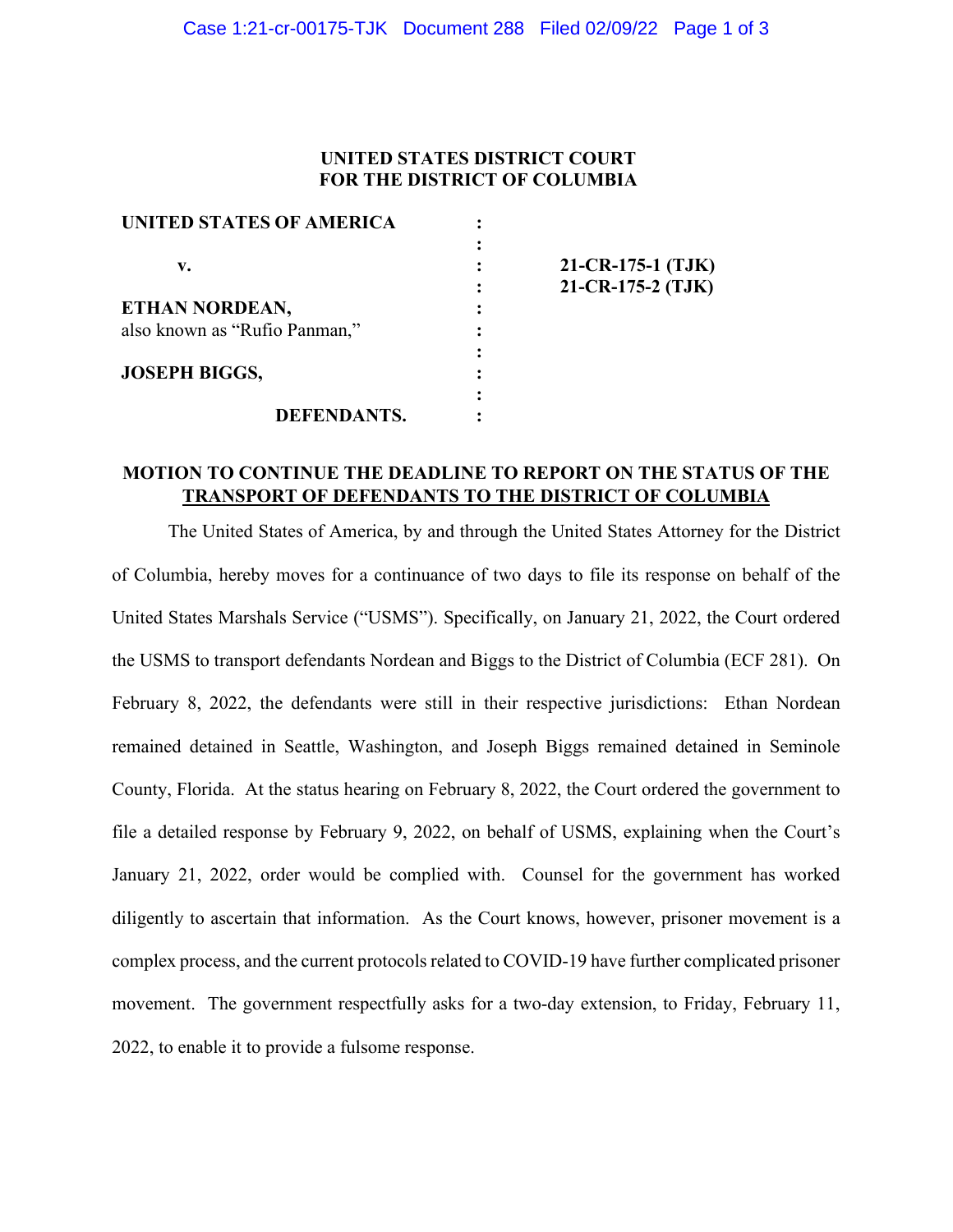## Case 1:21-cr-00175-TJK Document 288 Filed 02/09/22 Page 2 of 3

Wherefor, the government requests a two-day continuance, to February 11, 2022, to provide the requested information to the Court concerning when defendants Biggs and Nordean will be transported to the District of Columbia.

Respectfully submitted,

MATTHEW M. GRAVES United States Attorney DC Bar No. 481052

By: /1/ Jason McCullough

JASON B.A. MCCULLOUGH D.C. Bar No. 998006; NY Bar No. 4544953 ERIK M. KENERSON Ohio Bar No. 82960 LUKE JONES VA Bar No. 75053 Assistant United States Attorneys 555 4th Street, N.W. Washington, D.C. 20530 (202) 252**-**7233 // jason.mccullough2@usdoj.gov (202) 252-7201 // Erik.Kenerson@usdoj.gov (202) 252-7066 // Luke.Jones@usdoj.gov